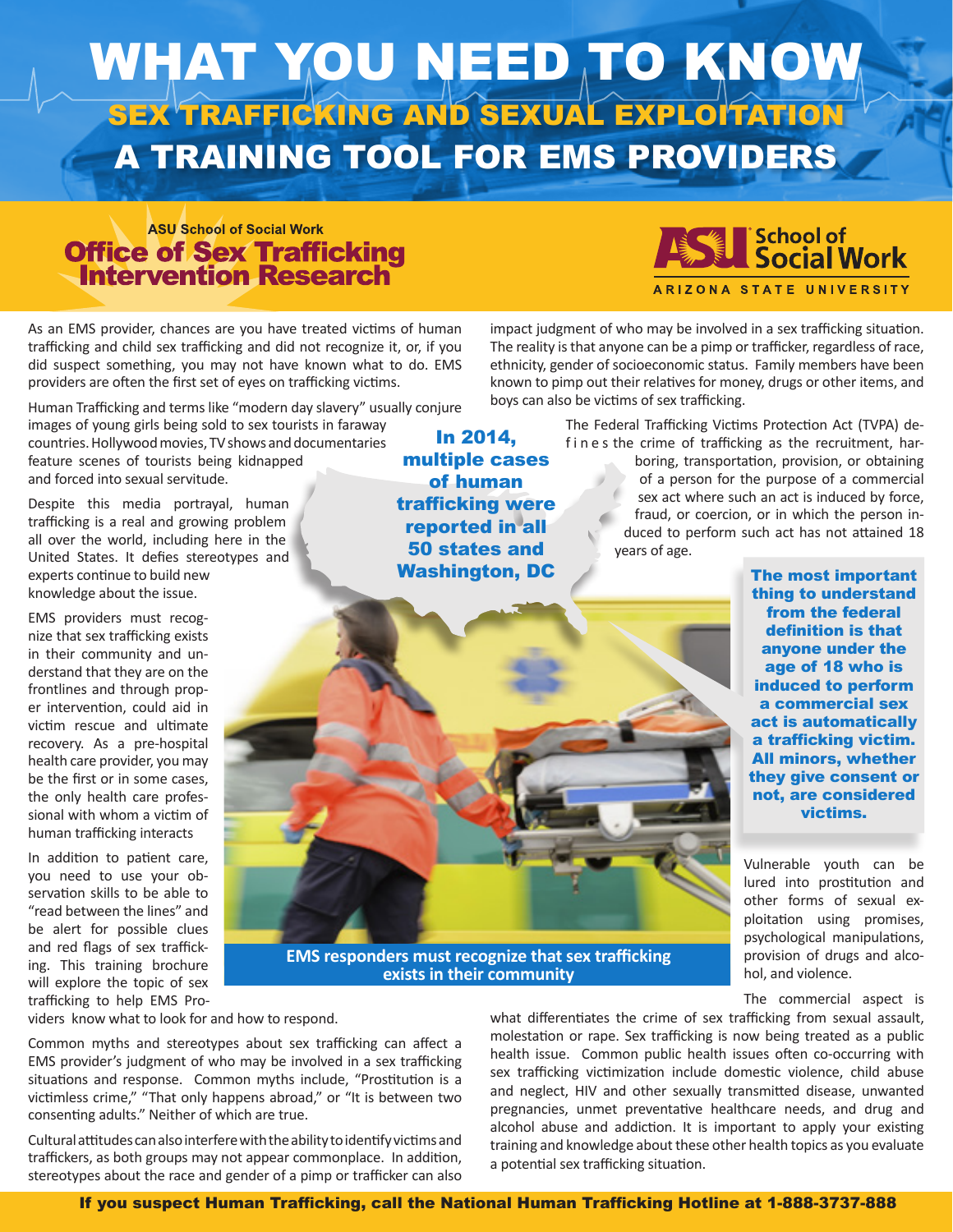## VICTIMS OF HUMAN TRAFFICKING LOOK LIKE THE PEOPLE YOU HELP EVERYDAY

Remember that trafficking victims can be male, female or transgender, under 18 or adults. Victims of trafficking are recruited into prostitution, groomed and tricked by their trafficker and forced to comply through beatings, rape, starvation and threats of violence to loved ones. Most trafficking victims suffer extreme physical and psychological trauma and often have a strong bond with their trafficker, similar to a domestic violence victim. These traumatic experiences can be dehumanizing, shocking or terrifying, and may include feelings of shame and the loss of safety or betrayal by a loved one, trusted person or institution.

#### **Sex trafficking victims have often endured a high levels of trauma and require interventions that do not inflict further trauma such as physical restraint, isolation or harsh verbal interrogation.**

It is important to understand examples of FORCE, FRAUD and COERCION used by pimps or traffickers (Polaris Project).

#### FORCE

- Slapping and beating with objects
- Burning
- Sexual assault
- Rape and gang rape
- Confinement and physical restraint
- Torture

#### FRAUD

- False promises
- Deceitful enticing or affectionate behavior
- Lying about working conditions
- Lying about the promise of a better life
- Withholding wages
- Blackmail or extortion

#### COERCION

- Threats of serious harm or restraint
- Intimidation and humiliation
- Creating a climate of fear
- Enforcement of trivial demands
- Occasional indulgences
- Intense manipulation
- Emotional abuse
- Dependency for food, clothing and shelter
- Control of children
- Threatening abuse or legal process or convincing victims that they are criminals
- Removal from family and support structures to a place where a victim is unfamiliar and knows no one

Hotels and motels are routinely used for sex trafficking where victims are compelled to provide commercial sex to paying customers. Victims may be forced to stay at a hotel or motel where customers come to them (in-call), or they are required to go to rooms rented out by the customers (out-call). Sex trafficking victims often stay in hotels and motels with their traffickers while moving to different cities or states.

**You many notice excessive amounts of sex paraphernalia in rooms (condoms, lubricant, rubbing alcohol, lotion.) Multiple women may be living in the room with all their belongings, and a male known** 

VICTIMS MAY NOT RECOGNIZE THAT THEY ARE VICTIMS, AND MAY NOT ASK FOR HELP.



EMS may be called to a scene after a victim, trafficker or bystander calls 911. Victims earn income for a trafficker so their health and ability to earn money is important to them.

#### HOW TO SPOT A VICTIM OF SEX TRAFFICKING

- Any minor working in commercial sex
- Presence of a companion who answers for a patient
- Lack of ID documents
- Reluctance to explain tattoos/branding
- Rectal/vaginal trauma
- Bald patches or missing hair
- Inadequately and at times inappropriately or provocatively dressed.
- Bruises in various stages of healing caused by physical abuse
- Scars, mutilations, or infections due to improper medical care
- Poor hygiene
- Urinary difficulties, pelvic pain, pregnancy, or rectal trauma caused from working in the sex industry
- Malnourishment and/or serious dental problems
- Disorientation, confusion, phobias, or panic attacks

#### SCAN THE PHYSICAL ENVIRONMENT UPON SCENE ARRIVAL:

- Rooms may have numerous beds on the floor.
- There may be small rooms throughout the residence that have locks on the outside of the doors.
- Locks may be on many/all of the windows that keep people from coming in AND getting out.
- There may be the presence of drugs or drug paraphernalia.
- There may be the presence of restraint devices such as rope, chain or what may appear to be related to erotic practices involving dominance and submission.
- There may be numerous phones present and there may be expensive cars, jewelry and purses that seem out of place at a budget hotel. **to the victims could be staying in an adjoining or nearby room.**<br>2<br>2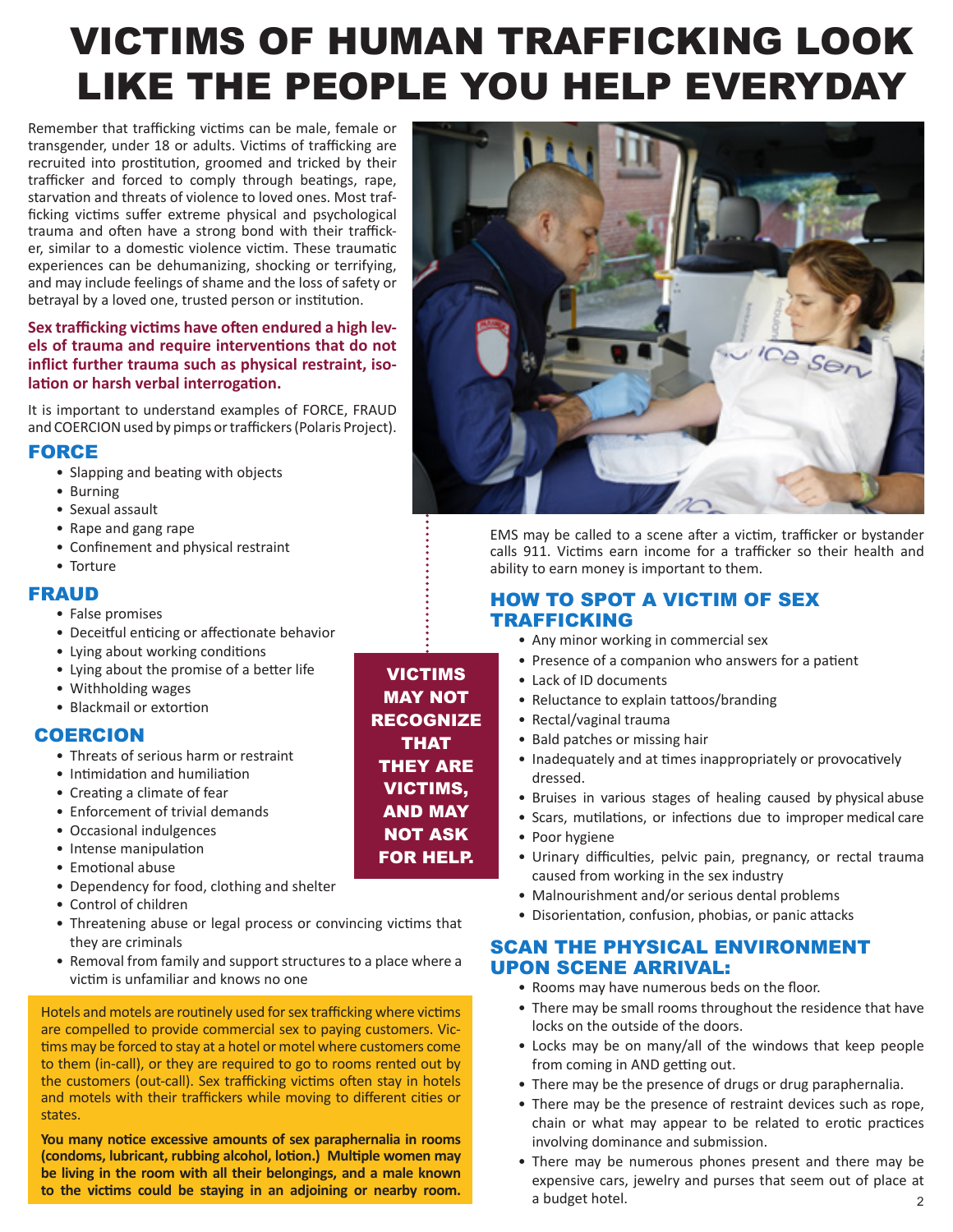#### Possible Physical Sex Trafficking Indicators

- Evidence of sexual trauma
- Cigarette burns
- Fractures
- Bruises and or contusions
- Tattoos found on the body may serve as a "brand" that the victim belongs to a certain trafficker
- Drug abuse related health issues such as asthma, Hepatitis C, skin infections
- Somatic signs of stress such as headaches, back pain, stomach pain
- Malnutrition and poor diet
- Dehydration
- Unexplained scars
- Injuries to head and mouth
- Bladder damage, injury or infection
- Temporal Mandibular Joint problems from oral sex
- Bite marks
- Stab or gunshot wounds
- Hearing loss from head trauma
- Traumatic Brain Injury (TBI)
- Bald patches from having hair pulled
- Dental problems

(Dovydaitis, 2010; Sabella 2011 & 2013)

#### Possible Sexual Health Indicators of Sex Trafficking

- Sexually transmitted Infections
- Pelvic Inflammatory Disease
- HIV infection
- Pregnancy (little to no prenatal care)
- Abortion complications
- Impacted sponges, condoms, tampons or baby wipes
- Vaginal discharge and infection from using items inserted into the vagina to block menstruation
- Vaginal wall tears
- Traumatic fistulas

(Issac et al, 2011) (ECPAT, 2013)

The U.S. Department of Health and Human Services states that victims of sex trafficking often suffer from health related problems including the physical effects of rape, as well as the physical effects of beatings and abuse such as broken bones, dental injuries and untreated wounds (Clawson and Grace, 2007).

According to the World Health Organization, the most commonly reported physical health problems reported by survivors of sex trafficking include fatigue, headaches, sexual and reproductive health problems, back pain and significant weight loss (WHO, 2012).

Once identified, victims of sex trafficking should be referred to support systems that can help them obtain psychological care and material

#### **RED FLAGS**

- Discrepancy in reported age and apparent age
- Resistance to gynecological exam
- Homelessness
- Runaway teen
- History of abuse
- Traveling with an older male
- Presence of an older "boyfriend" or older peer
- Unusual tattoos or branding marks
- Involvement with the juvenile justice system through truancy, curfew violations and other status offenses
- Not an English speaker and their companion refuses the use of a translator
- Use of street lingo with references to "The game" or "The life"
- Lack of identification
- Dominating or controlling "boyfriend" or companion in the room who refuses to leave
- Claim that the patient is "just visiting" the area and unable to provide a home address
- The victim does not know the identify of the person who assaulted or hurt them but was in a hotel or car when the incidence took place

(STIR Training Manual, 2013)



support to enable them to move beyond the victimization (Issac et al, 2011).

Transporting the potential victim to the nearest medical facility is always safer than leaving them on-scene. Encourage potential victims to consent to transport. If they decline transport, consider an MCEP call to have a physician speak with the patient. EMS providers are encouraged to contact the National Human Trafficking Resource Center. Also, once at the medical center, inform the social worker or staff there of your suspicions.

#### If you suspect Human Trafficking, call the National Human Trafficking **Hotline at 1-888-3737-888**  $3^3$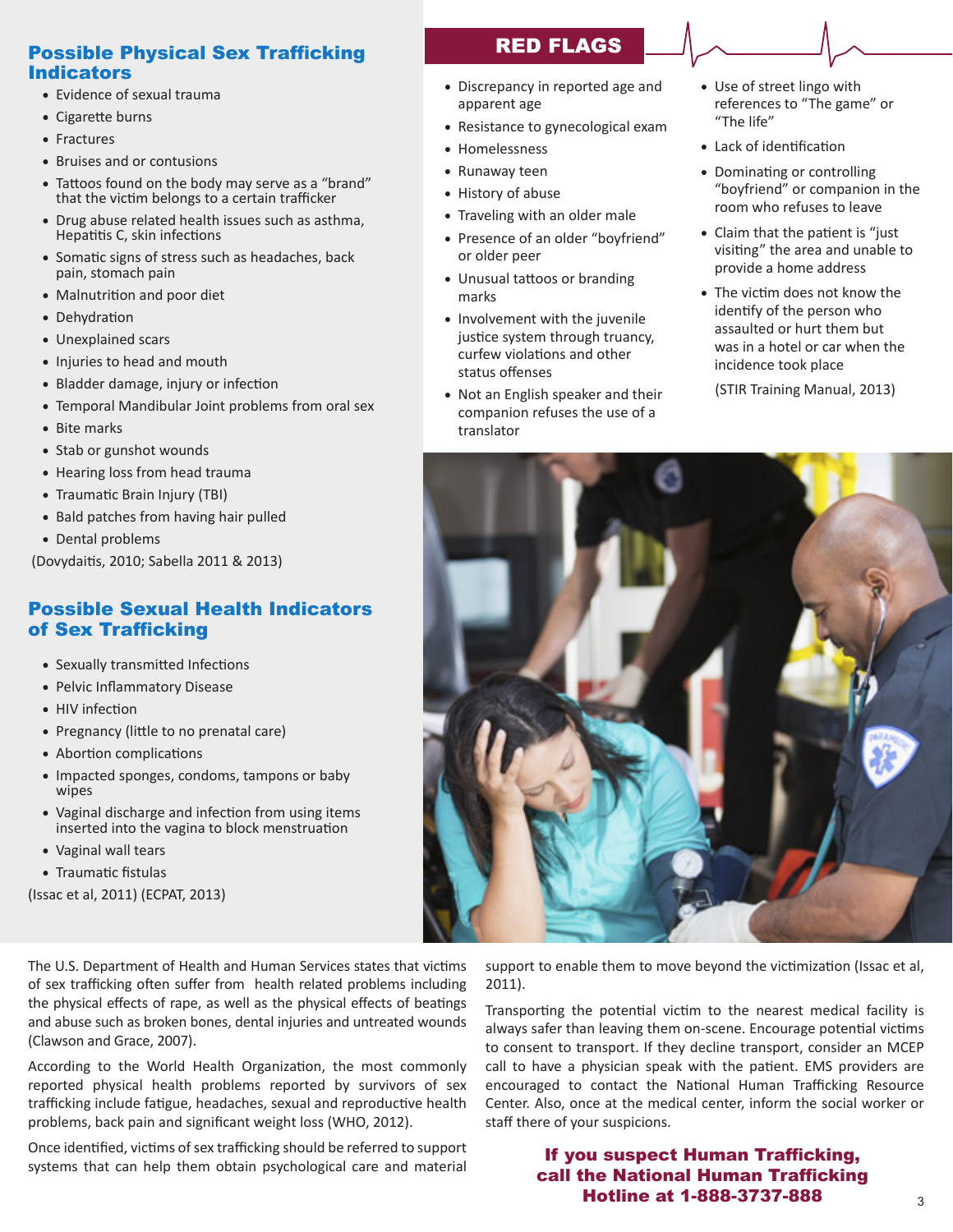## VICTIMS DO NOT IDENTIFY THEMSELVES AS VICTIMS OF SEX TRAFFICKING

Because of psychological manipulation by their trafficker, sex trafficking victims may resist attempts for help or rescue. Focus on transporting potential victims to a safe location.

**Real scene response for a teenage girl found intoxicated in an alley by local police.**

**When EMS arrived, the girl was noted to be intoxicated with slurred speech. She would only give her first name and said she was 18, but the medics thought she looked younger. It was a cold night but the girl was dressed in only a light summer dress. She didn't have any obvious injuries. The skin on her lower back was irritated from a** 

**fresh tattoo. She had a phone with no stored contacts and no identification. Police found a sanitary pad in her purse with "My nigga 555-7422" written on it. She argued with EMS that she didn't want to be transported but, since she was intoxicated and appeared to be a minor, they called a Medical Control by Emergency Physician and had her** 

**transported to the children's hospital. When EMS arrived at the children's hospital ED, local police met them again. They had identified the girl as a 12 year old runaway from Child Protective Services. The girl refused to talk to local police but disclosed to her medical providers that she had a pimp.**

### WARNING SIGNS

#### NOTICING THE WARNING SIGNS CAN HELP VICTIMS RECEIVE THE SERVICES THEY NEED SO THEY ARE NOT FURTHER TRAUMATIZED.

- Number of suicide attempts Extreme anger Running away Guilt and low self-worth Self-harm and/or self-mutilation Multiple sexual partners Eating disorders Mood swings
- Difficulty forming relationships Flashbacks and/or nightmares Confusion Depression Withdrawal and isolation Somatic complaints Sleep disturbance Academic decline
- Suicidal thoughts Dramatic change in behavior Truancy or school avoidance Substance abuse and overdose Antisocial behavior (National Institute of Mental Health) (The National Child Traumatic Stress Network 2013)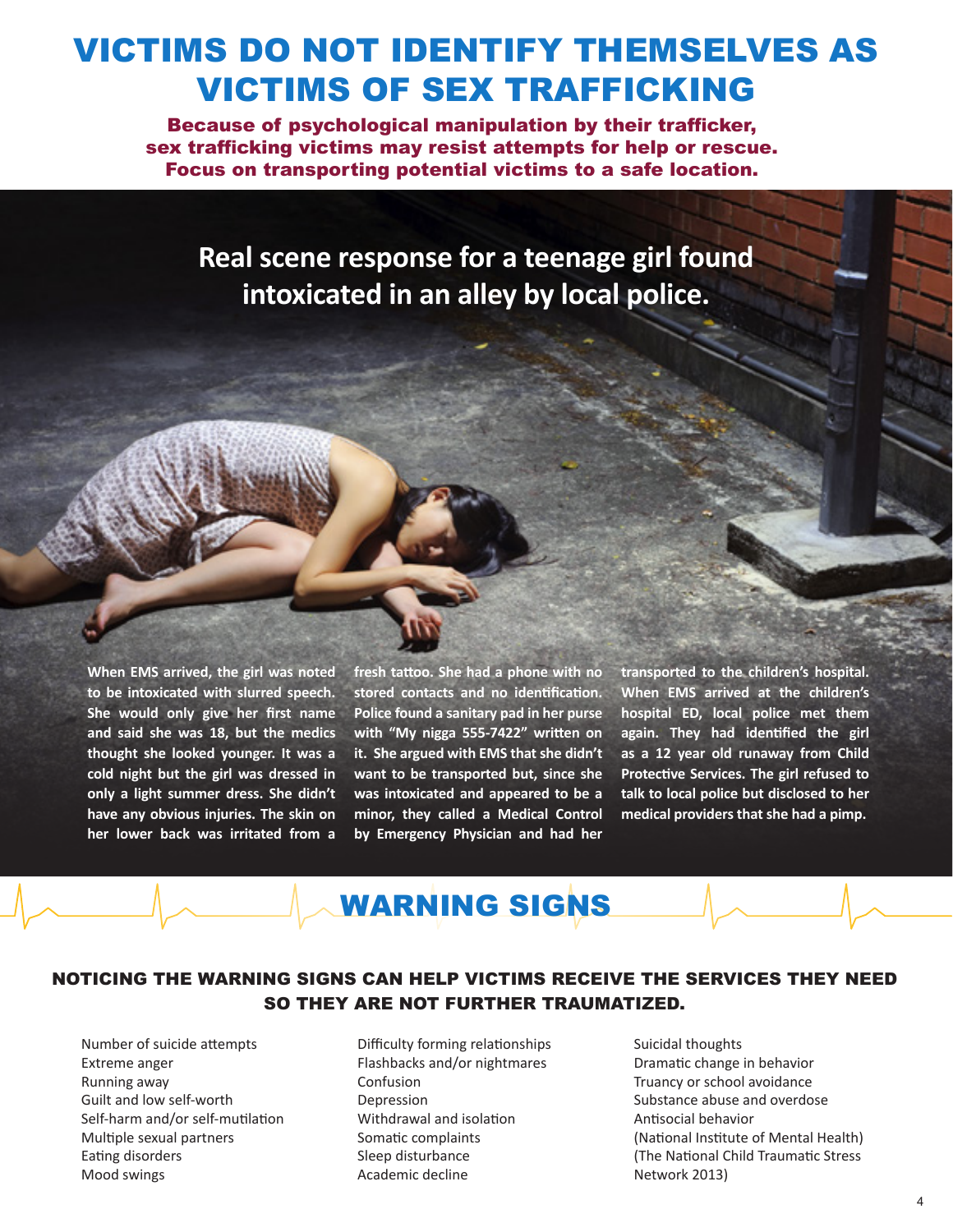## WHAT MAKES TEENS VULNERABLE?

#### History of child abuse

A majority of underage trafficking victims have a history of sexual abuse from earlier in their childhood (National Report on DMST, 2009).

#### Runaways/ Being "thrown out" of the house

Traffickers target teens who are having trouble at home. Runaway youth are at an increased risk for predators because they have few resources. It is common for teens who have run away to trade sex for basic survival needs like food, clothes, or a place to stay.

While some teens run away from home without permission, others are "thrown out" or told to leave by their parents or guardians. Others just don't have a parent or guardian adequately supervising their relationships. Youth who have recently runaway from home are considered to be the most vulnerable within the first 48 hours (National Center for Missing and Exploited Children).

#### Foster care/group home

Youth in foster care move around a lot, and are prone to victimization because they may not have someone looking for them or making sure they are safe. They may crave the attention a pimp can provide. The pimp/trafficker will provide a false sense of safety and security and will quickly establish himself/herself as a person that is essential to the victim's ability to survive.

#### Victims often do not see themselves as victims.

Victims may feel shame, self-blame and feelings of unworthiness of a better life.

Victims may be coached to lie to health care providers and may give fabricated histories with scripted stories.

Victims are often fearful and distrust law enforcement and government services due to their fear of arrest.

Victims may have formed a trauma bond with their exploiter and may have deep loyalties and positive feelings for their abuser.

Victims often fear for their own safety and the safety of their loved ones due to threats of violence.

Drugs often play a role in sex trafficking situations sometimes as a way to cope or victims sometimes enter "the life" to support a drug habit.

#### Gang membership

Increasingly, gangs are moving to prostitution as a means for income, much like selling drugs or guns. While drugs or guns can be sold just once, a human body can be sold over and over. Some girls are told they must sell their bodies as part of gang initiation, membership or for protection.

#### Juvenile justice system involvement

Youth who have been arrested or are currently on probation are at a higher risk for trafficking. Juveniles are most commonly arrested for related crimes such as loitering, curfew, runaway or minor in possession of drugs or alcohol.

> **Thirteen years old is the average age a child is first exploited through prostitution.**

> > (Shared Hope International)

5

## UNDERSTANDING the Mindset of a Victim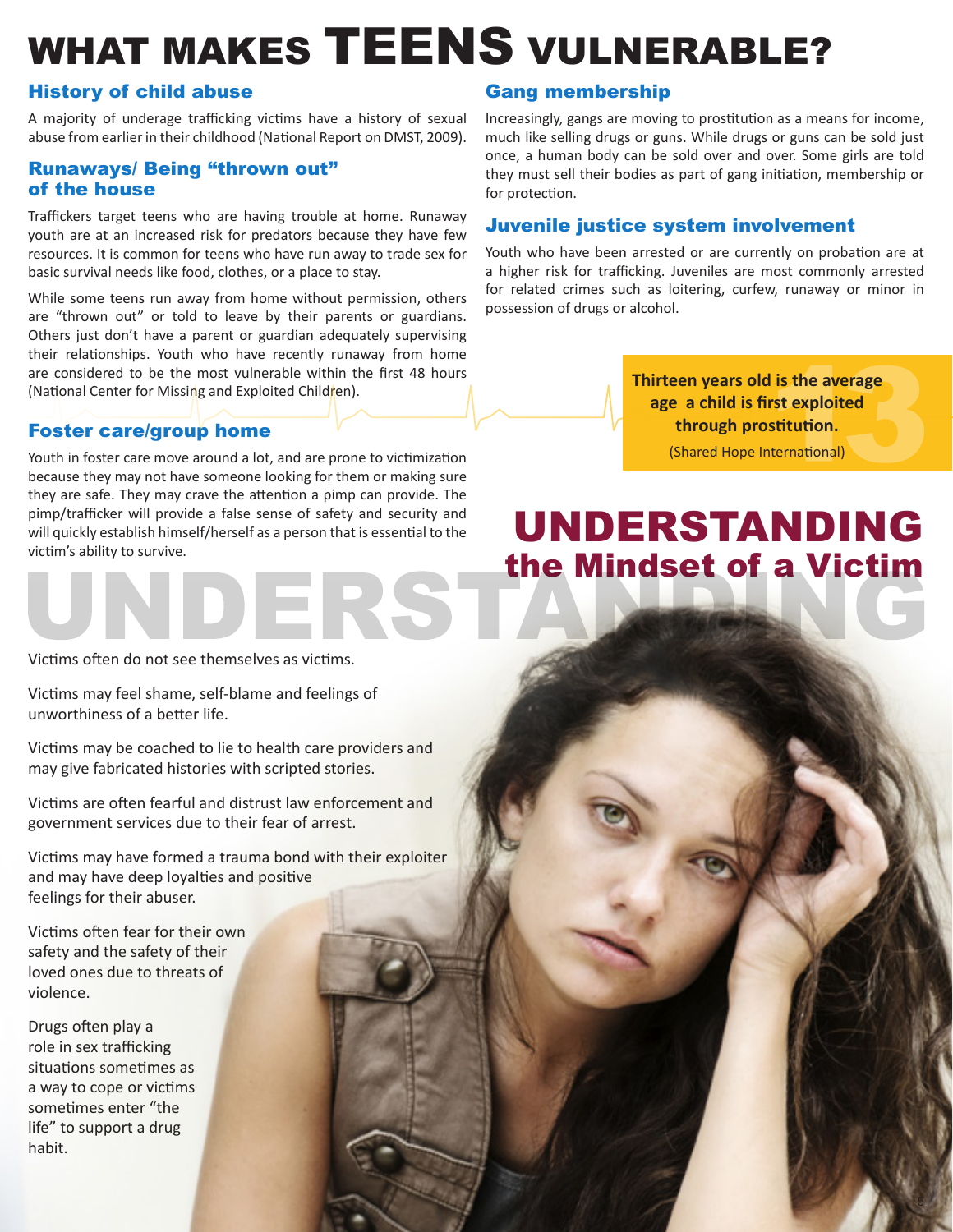# HOW TO **TALK** TO A VICTIM

Like victims of domestic violence, victims of sex trafficking consistently minimize the level of violence they experience. Many sex trafficking victims are embarrassed, shocked, or feel responsible for their situation and want to minimize the violence out of guilt and shame.

Victims of sex trafficking are almost always also victims of domestic violence.

Like victims of domestic violence, the sex trafficking victim may be fearful and claim to have deep feelings of love for her abuser. For these reasons, the victim may not be cooperative and can act in a hostile manner toward anyone in uniform or anyone else trying to help.

Assume control of the situation SLOWLY. Introduce yourself, speaking directly to the patient. Explain what you're doing. Ask open-ended questions, allowing them to talk. Restore control to the victim. Do not be judgmental. Use empathic and active listening skills when discussing options for the victim. She must have control of the conversation for the healing process to begin.

If you can, separate yourself and the victim from the trafficker. A good explanation could be that you need to use equipment that is in your ambulance. The ambulance can provide a safe place to take a victim to get them alone and away from their trafficker and an ideal location for the EMS provider to question the victim and uncover injuries and abuse related to sex trafficking.

Ask the patient direct, non-threatening questions in an empathetic manner, emphasizing that these questions are asked of all patients.

Another important aspect of injuries from both domestic violence and sex trafficking is that you may encounter injuries in different stages of healing.

When treating injuries, and documenting the situation, plans for the victim's safety should be discussed. Be mindful that victims often run from a safe place and return to their abuser several times before finally leaving the life. Do what you can. Assume that your interaction may be her first and last interaction with a health care provider.

The pre-hospital health care provider can help the victim by encouraging her to allow transport to the nearest medical facility or by calling the National Human Trafficking Hotline at 1-888- 373-7888 for local resources.

#### Sample messages you can use to gain trust:

- § "We are not the police."
- § "We are not here to get you in trouble, we just want to help."
- § "We will not make you do anything you don't want to do or feel uncomfortable with."
- § "I am here to help you."
- § "My first priority is your safety."
- § "We will get you the care that you need."
- § "We spoke to our doctor, they feel that we should take you to the hospital to get (issue x) checked out."

#### What Questions Should You Ask?

If you have a feeling in your gut telling you something with a situation is not right, ask for more information.

## OF SEX TRAFFICKING

When questioning adolescents, keep in mind that these youths have often been manipulated, they have been taught to be scared of authorities, and they are terrified of their pimps.

#### Sample Questions

- § Who is with you?
- § Is that your Boyfriend, Dad or Uncle?
- Do you have any ID? Where do you usually keep it?
- § What sort of past medical issues or injuries have you had?
- § Are you on any medications?
- When was the last time you were in the hospital or saw your Doctor?
- § When was your last meal and what was it?
- § Where are you staying?
- § Would you like to talk in private?
- § What sort of work do you do?
- Do you play any sports?
- § Did someone hurt you? Was it on purpose?
- Have you ever had to trade sex for money or something else you needed?
- § Have you ever had to do things in order to stay somewhere that you did not want to do?
- § Has anyone ever taken pictures of you and put them on the internet?
- Are you scared, nervous or anxious? Why do you think that is?

**because they have been taught by their victimizer that if they attempt to seek help, no one will believe them, and they will be treated like a criminal and a prostitute (Bigelsen, 2013).**

Victims are often reluctant to come forward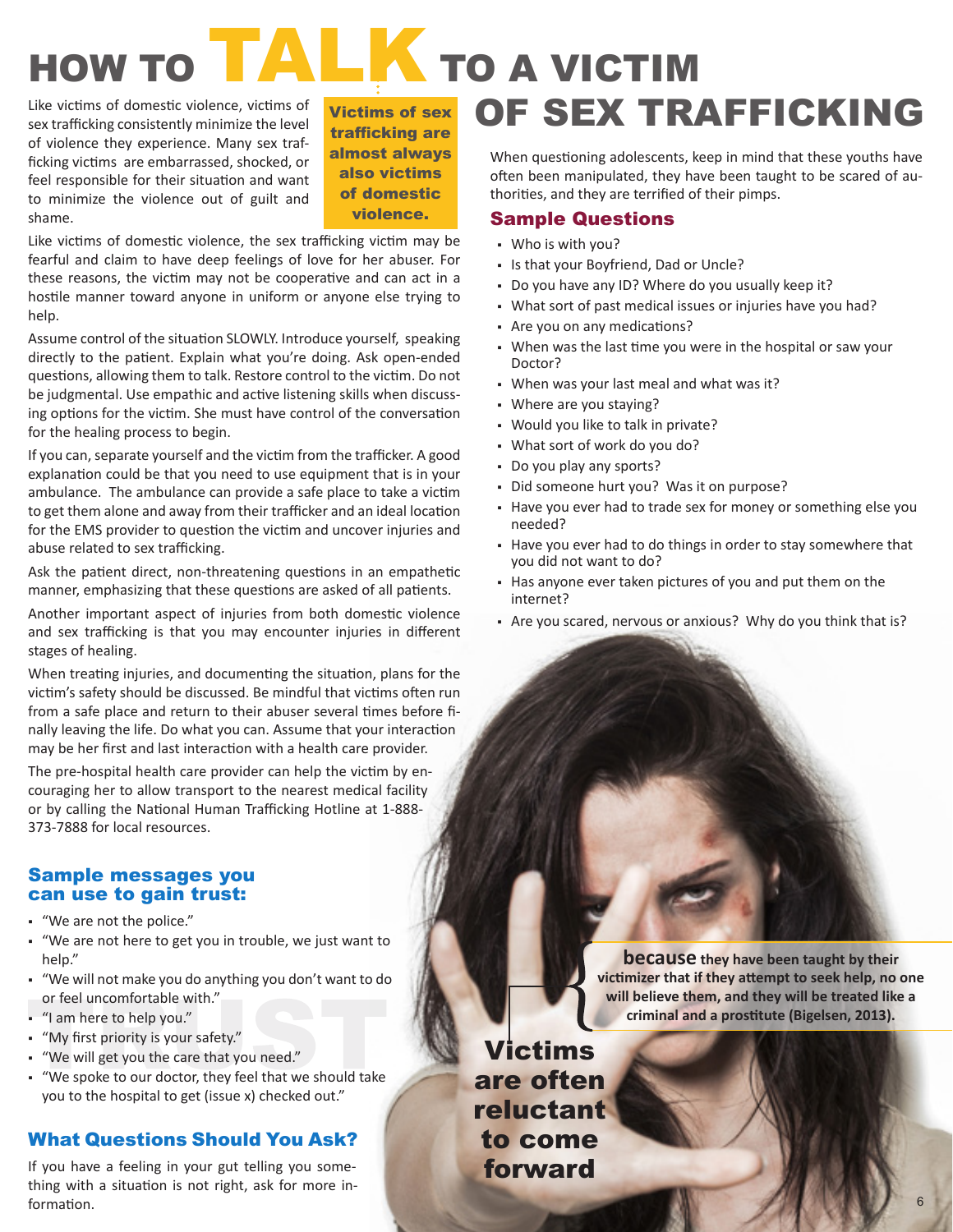*Once you suspect someone might be a trafficking victim, the next steps are very important. If the minor refuses to be transported, contact the police.* 

- 1. First of all, transport the patient alone, do not allow their companion to come with them.
- 2. Also, ask the patient to turn off their cell phone and observe them as they do it so no one can listen in during the transport.
- 3. Share your concerns privately with other emergency responders and the emergency department staff so they understand the sensitivity of the situation.
- 4. If they are a minor and refuse to be transported, immediately contact the police.
- 5. If the patient is younger than 18, EMS providers are mandated to report any concern about trafficking to police and Child Protective Services.
- 6. Ask your medical director to develop a protocol to respond to suspected victims of sex trafficking.

#### The Role of Law Enforcement

Human trafficking situations are very dangerous and police must be notified. Do whatever it takes to get law enforcement involved. You can be helpful by getting the patient alone and safe until law enforcement can arrive or can assist with the law enforcement interview at the hospital after transport.

When you suspect you have encountered a trafficking victim, notify law enforcement from the scene (discretely) so police can meet the patient at the emergency department or arrive at your location quickly or ask your dispatch to notify police. When contacting police, do not use the word "prostitution." Instead say you are transporting someone whom you suspect is being trafficked for commercial sex. If you notify police that you think you have a minor who is being trafficked, they will send their crimes against children unit or qualified sex trafficking unit who have experience dealing with this situation. Regarding adult sex trafficking victims, in some jurisdictions, you may not be allowed to report injuries related to sex trafficking to law enforcement without the adult patient's consent.

SEX TRAFFICKING



## **sensitivity**

For additional victim resources, call the National Human Trafficking Resource Center (Call: 1-888-373-7888 or Text: BeFree to 233733).